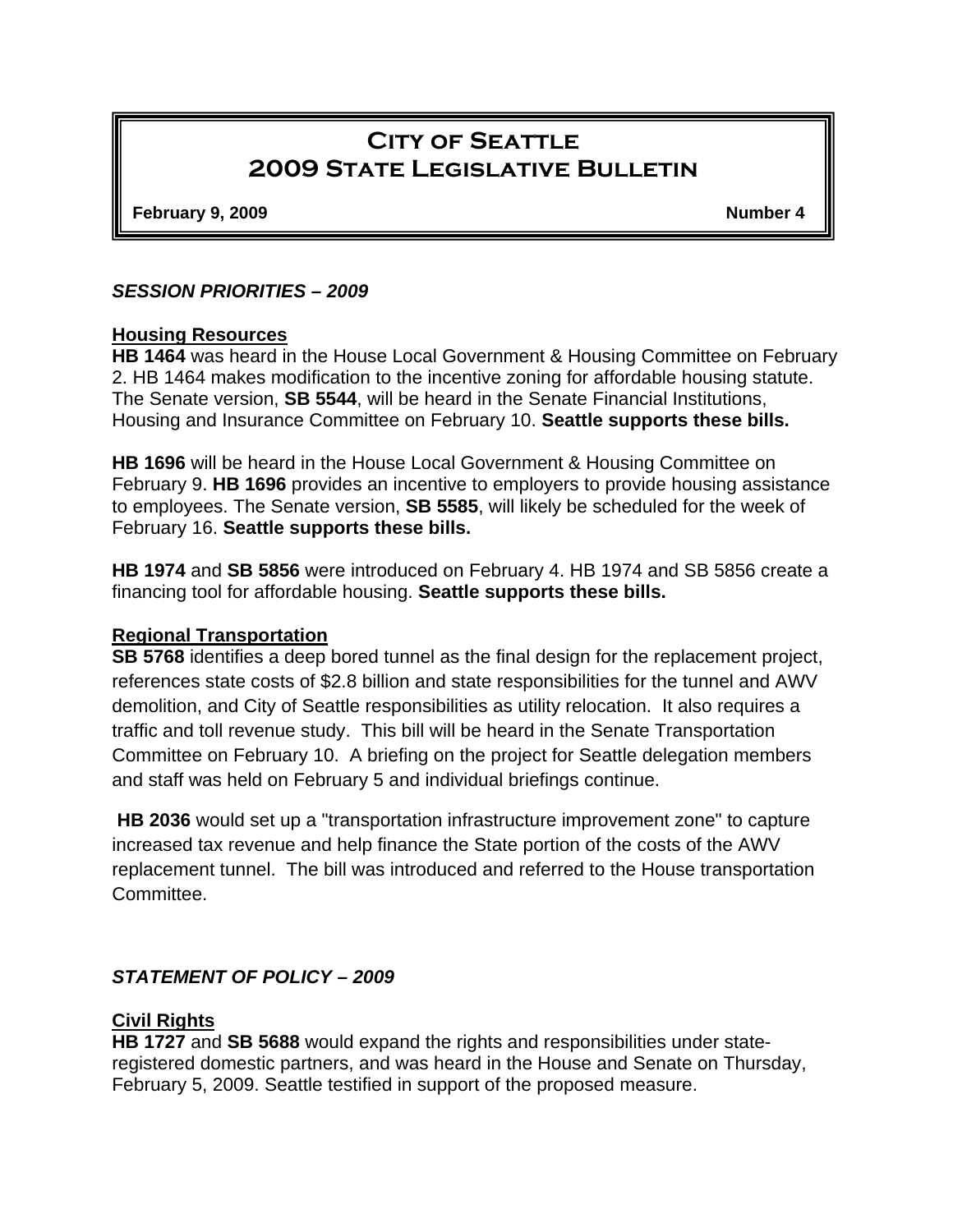# **Climate Protection & Environment**

**HB 1819** and **SB 5735**, by request of Governor Gregoire, would take steps to implement a regional cap-and-trade program in line with the Western Climate Initiative. **Seattle testified in support of this legislation.** 

**HB 1490** was heard on February 2 in the House Local Government & Housing Committee. HB 1490 would reduce greenhouse gas emissions through land use and transportation requirements. **Seattle is monitoring this bill.**

### **Elections and General Government**

The Liquor Control Board has introduced **HB 1434** and **SB 5367**, which would create a new nightclub license and that would eliminate the statewide cap on liquor licenses. Seattle weighed in to maintain the current definition of "public institution" in statute.

# **Energy**

**HB 1747** was heard in the House Technology, Energy & Communications Committee on February 4. HB 1747 would reduce climate pollution in the built environment through energy efficiency. **Seattle signed in supporting this bill.** 

**SB 5854** is scheduled for a hearing in the Environment, Water & Energy Committee on February 10. SB 5854 is similar to HB 1747 and would reduce climate pollution in the built environment through energy efficiency. **Seattle supports this bill**.

## **Growth Management, Land Use and Annexation**

**SB 5321,** extending the time period for cities to access a state sales tax credit to help offset the increased service costs in a newly annexed area, was heard in the Senate Ways & Means Committee on February 4. Although this bill would allow Seattle to use this tool, the legislation does not reflect the North Highline agreement reached with other jurisdictions. The bill would provide an estimated amount of \$600,000, if Seattle were to annex any portion of the North Highline community. **Seattle supports amending the legislation to reflect the North Highline area agreement.** 

#### **Hazardous and Solid Waste**

HB 1469 was heard in the Environmental Health Committee on February 4 and is scheduled for executive session on February 11. HB 1469 would establish the product stewardship recycling act for mercury-containing lights. **Seattle testified in support of this bill.**

**SB 5279** was heard in the Health & Long-Term Care Committee on February 4. SB 5279 provides for the safe collection and disposal of unwanted drugs from residential sources through a producer-provided and funded product stewardship program. **Seattle signed in supporting this bill**. The House version, SHB 1165, passed out of the House Environmental Health Committee on January with an amendment and was referred to the Senate Government Operations & Elections Committee. **Seattle supports this bill.**